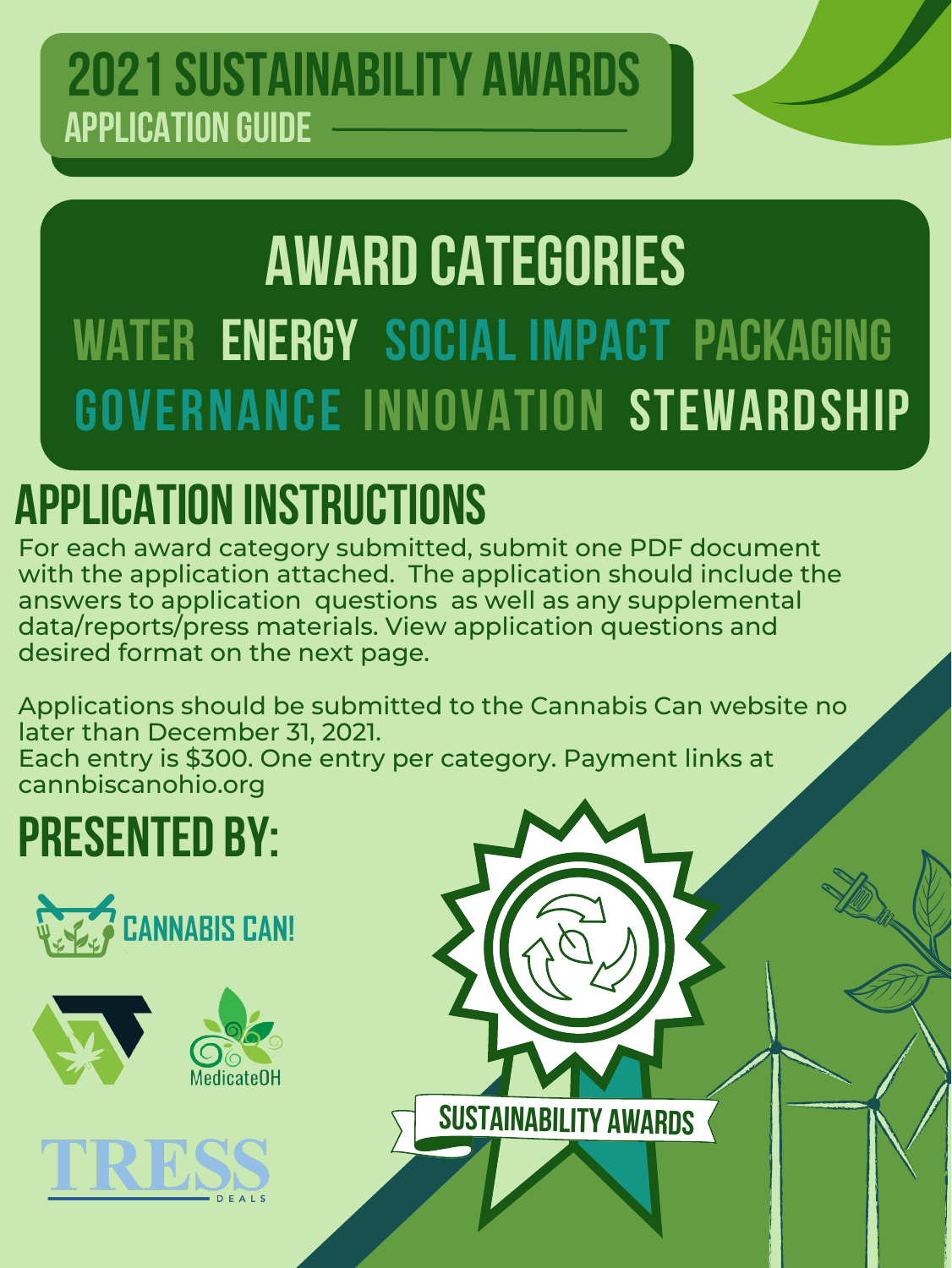- 1. Overview: What is your organization currently doing in this topic area or list previous work your organization has done in this topic area. Include written initiatives, projects, policies, and KPI's pertaining to this topic area.
- 2. Use of Outside Knowledge: What innovations (be it products/processes/partnerships/policies) has your organization utilized to advance the goals of this topic area?
- 3. Future Planning: What plans has your organization put into place to advance the goals of this topic area in the future? What commitments can you show following through with this goal.
- 4. Sharing Knowledge: How has your organization educated others (patients, other businesses, the public)

5. Evidence: Please include any supplemental materials that highlight the claims you have made in the above. Include data, images, press info, policies, and/or other supplemental materials that highlight your organization's commitment to advancing the goals in this topic area.

on advancing the goals of this topic area?

#### **FOR EACH AWARD CATEGORY,SUBMITTHE FOLLOWINGSECTIONS:**

**for anyquestions REGARDING THE APPLICA OR PAYMENT, PLEASE EMAIL cole@cannabiscanohio.org**